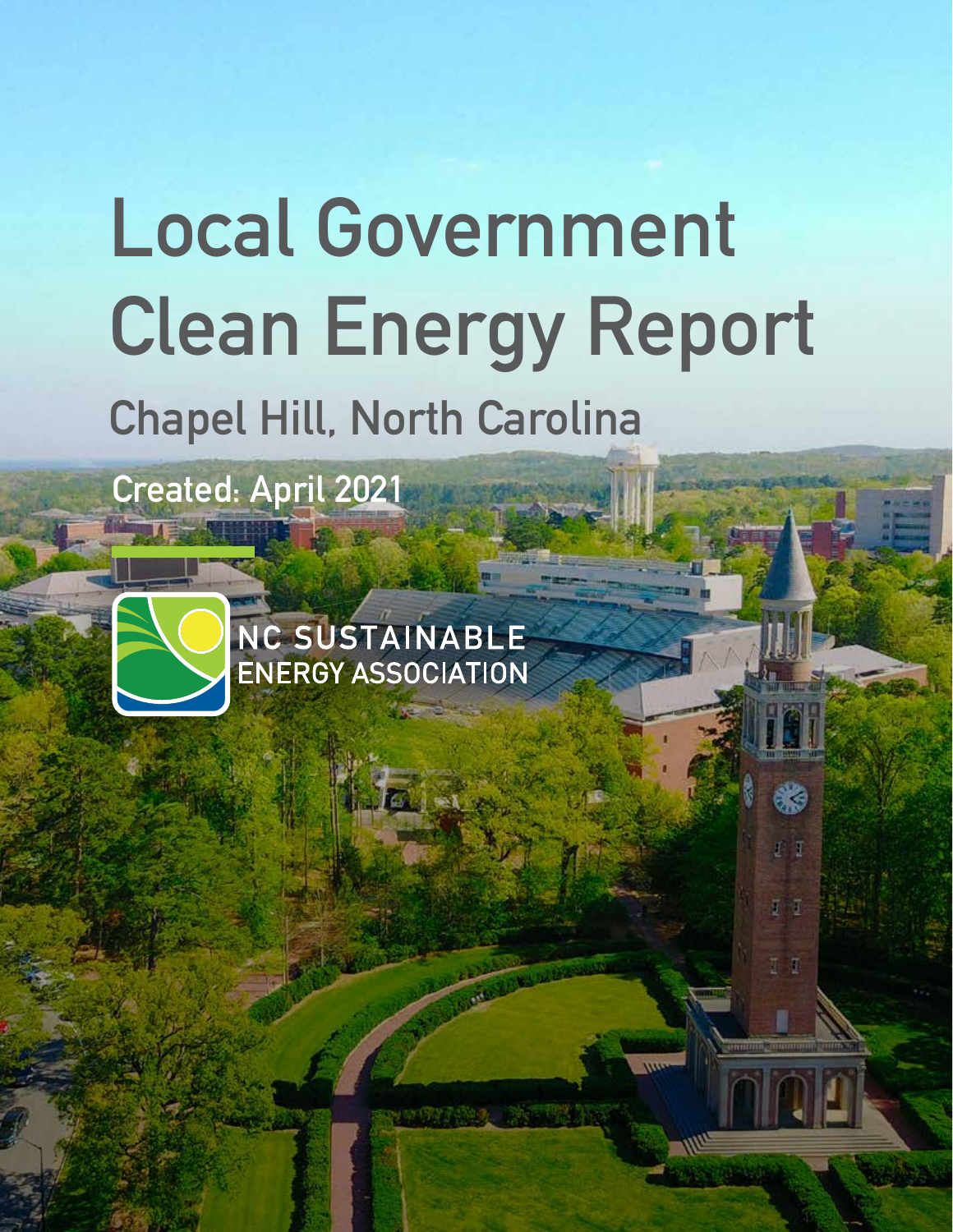# **Local Government Clean Energy Report**

# **Chapel Hill, North Carolina**

### **Created: April 2021**

### **Authors:**

Daniel Parker Jerry Carey Daniel Pate Laura Langham

### **Design:**

Samantha Radford

### **About North Carolina Sustainable Energy Association**

North Carolina Sustainable Energy Association (NCSEA) is the leading 501(c)(3) non-profit organization that drives public policy and market development for clean energy. Our mission is to drive policy and market development to create clean energy jobs, economic opportunities, and affordable energy that benefits all of North Carolina. NCSEA's work enables clean energy jobs, economic opportunities, and affordable energy options for North Carolinians. Learn more at www.energync.org.

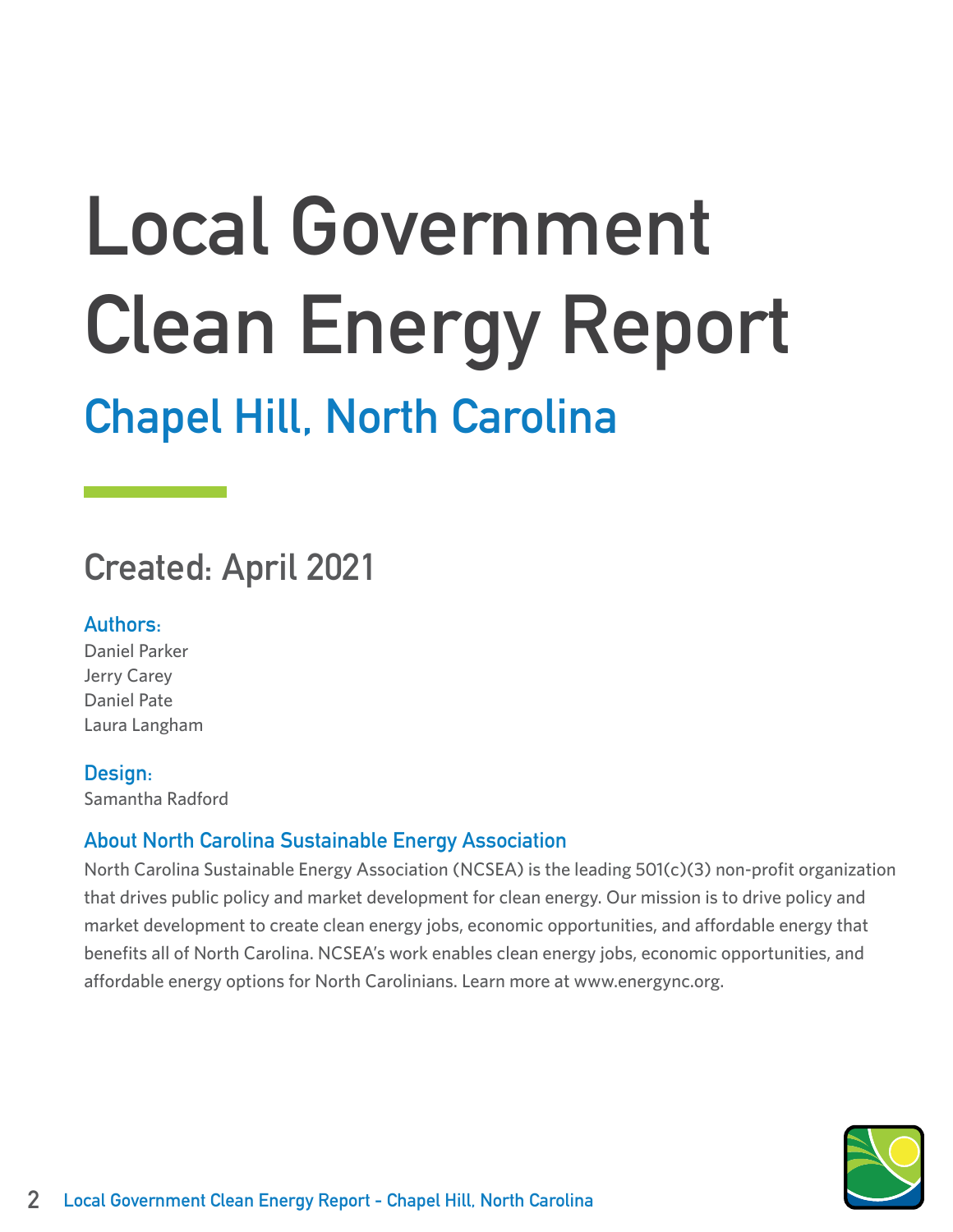# **Introduction**

### Where does this data come from?

### **Solar PV**

Before electricity-generating systems can be interconnected, they must register with paperwork that is filed to the North Carolina Utilities Commission (NCUC). This paperwork includes Reports of Proposed Construction (ROPCs) and Certificates of Public Convenience and Necessity (CPCNs), depending on their generating capacity. NCSEA tracks these ROPC and CPCN filings and compiles them into the Renewable Energy Database (REDB), which is the source of information for this report. The REDB is the most comprehensive source of data on clean energy systems in the state, and includes information on system technology type, size, and location.



**Figure 1. Information contained in NCSEA's Renewable Energy Database (REDB)**

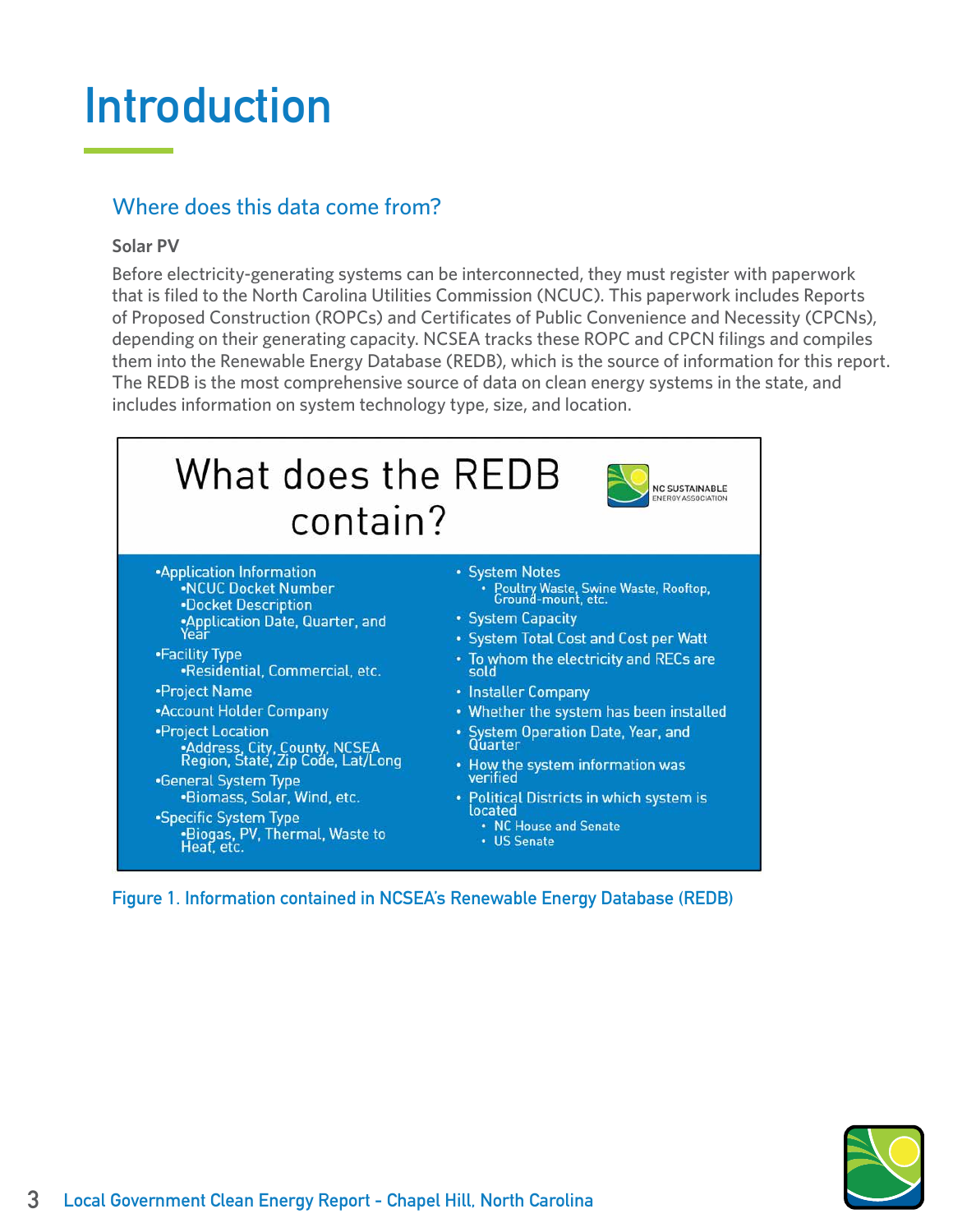#### **Energy Efficient Buildings**

Types of Certification: ENERGY STAR® and LEED®

Two of the most popular certifications for buildings to demonstrate their energy efficiency are ENERGY STAR and LEED. For commercial buildings, the US Environmental Protection Agency's ENERGY STAR program helps building owners benchmark their energy usage and assigns each building a score according to its efficiency.<sup>1</sup> The median score of these buildings is 50, and those with scores of 75 or more are eligible for ENERGY STAR certification.<sup>2</sup>

Leadership in Energy and Environmental Design (LEED) is a program run by the US Green Building Council that focuses on whole-building sustainability, including water use reduction and improved indoor air quality, in addition to building energy efficiency.<sup>3</sup> There are a variety of certifications that can be achieved depending on the use of the building and its stage of development.<sup>4</sup>

Both ENERGY STAR and LEED maintain datasets of the buildings that currently meet their certification standards.5,6

### **Electric Vehicles (EVs)**

As part of NC Department of Transportation's (DOT) ZEV Plan, DOT began releasing North Carolina vehicle registration information online. This information includes the number of electric, plug-in hybrid, and hybrid vehicles by county.<sup>7,8</sup>

### **EV Charging Stations and Outlets**

There are a variety of sources for EV charging stations and outlets, ranging from federal government sources to private networks. Each source varies in how the stations and outlets are verified, so sometimes stations listed in one source may not be in another. For these reports, NCSEA uses the US Department of Energy's Alternative Fuels Data Center database.<sup>9</sup>

### How Does NCSEA Define Renewable Energy Categories?

While there is no industry standard for defining renewable energy system categories, based on research and internal discussion, NCSEA groups them into three general categories which depend on their location, size, and/or use:

- 1. **Residential** a renewable energy system of any generating capacity that is installed on or near a home/residence and produces electricity for use in that home/residence.
- 2. **Commercial/Industrial** a renewable energy system with a generating capacity under 2 MW (AC) that is installed on or near a non-residential building that produces electricity for use in that non-residential building.
- 3. **Utility-Scale** a renewable energy system with a generating capacity of 2 MW (AC) or greater that generates electricity for sale to an electricity utility.

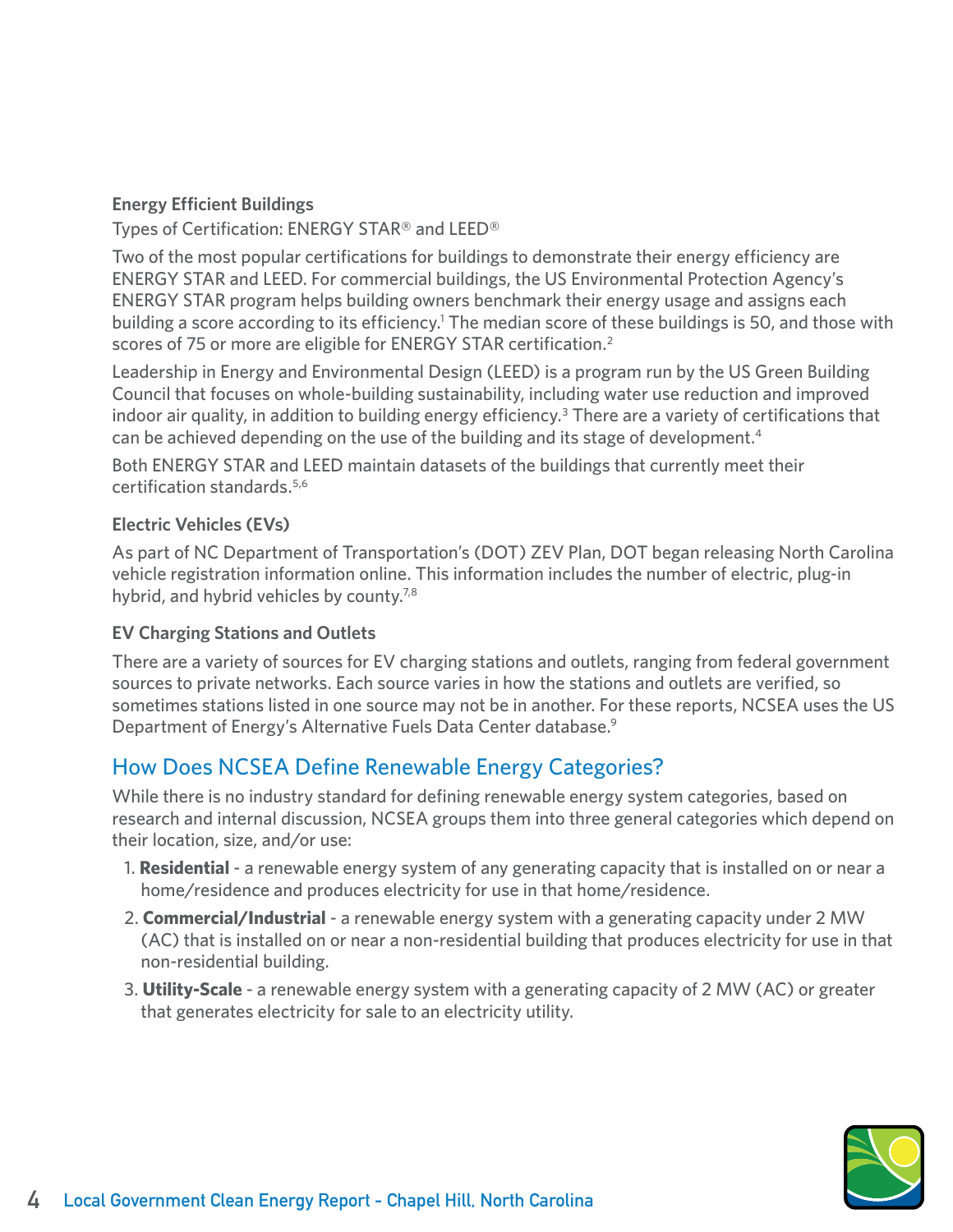### Background Information

North Carolina is a leader in renewable energy, and specifically in solar photovoltaic (PV) systems. As of Q4 2020, North Carolina has the third most installed solar PV capacity in the United States, with over 7,037 MW.<sup>10</sup>

While most of that capacity comes from utility-scale solar PV systems, there are many residential and commercial/industrial systems across the state too. Solar PV, however, is not the only type of renewable energy technology that contributes electricity to our grid. In fact, there are many hydroelectric, bioenergy, and wind systems in North Carolina, but this report focuses on solar PV, since those are the only renewable energy systems in Chapel Hill.

The information is this report is current as of 3/9/2021.

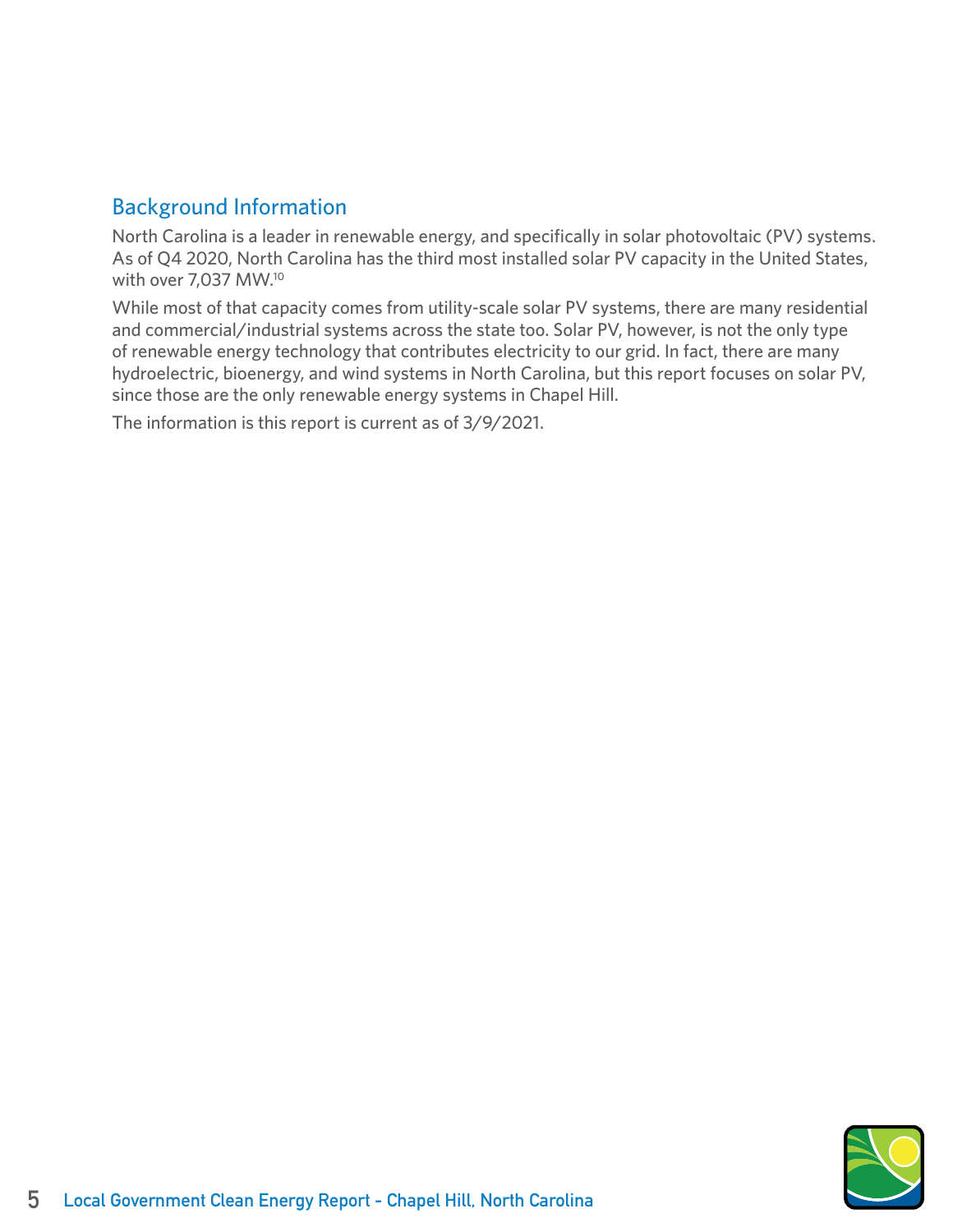# **Current Renewable Energy Systems in Chapel Hill**

### All Systems

Most of the solar PV systems (86%) and renewable energy generating capacity (69%) in Chapel Hill are from residential systems, and there are no utility-scale ones.

| <b>CATEGORY</b> | # OF SYSTEMS | <b>CAPACITY (MW)</b> |
|-----------------|--------------|----------------------|
| COMMERCIAL      | 21           | 0.36                 |
| RESIDENTIAL     | 130          | 0.79                 |
| TOTAL           | 151          | 1.15                 |

### **Table 1. Renewable energy systems and capacity in Chapel Hill by category**

Most of the growth of renewable energy systems in Chapel Hill is from residential systems, but since 2014, the total number of systems has increased by over 150%.



**Figure 2. New renewable energy systems installed in Chapel Hill, 2010-2019**

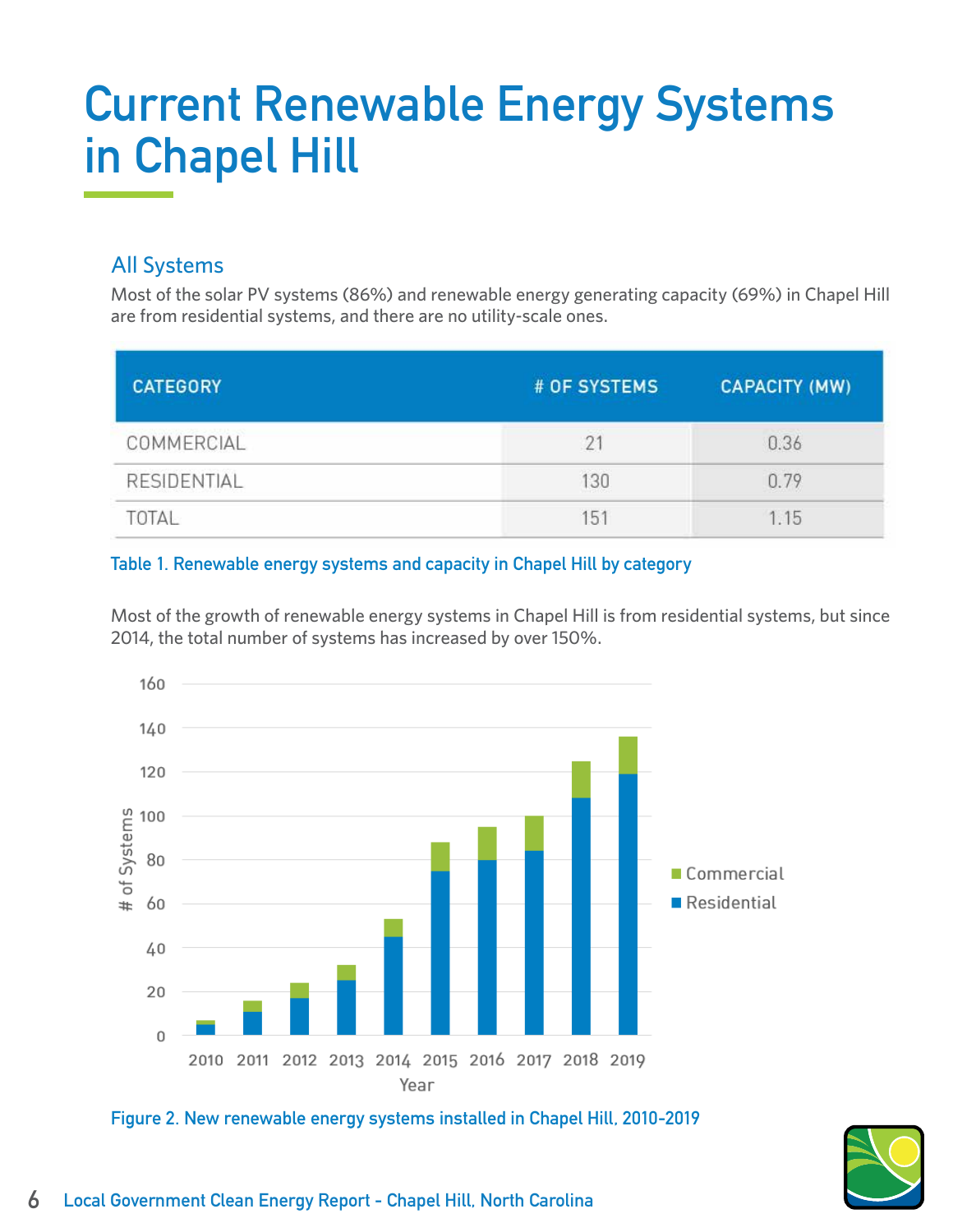

**Figure 3. Locations of installed commercial and residential renewable energy systems in Chapel Hill**

Commercial generating capacity has not changed in Chapel Hill since 2016, but over that same period, residential capacity has increased by almost 85%.





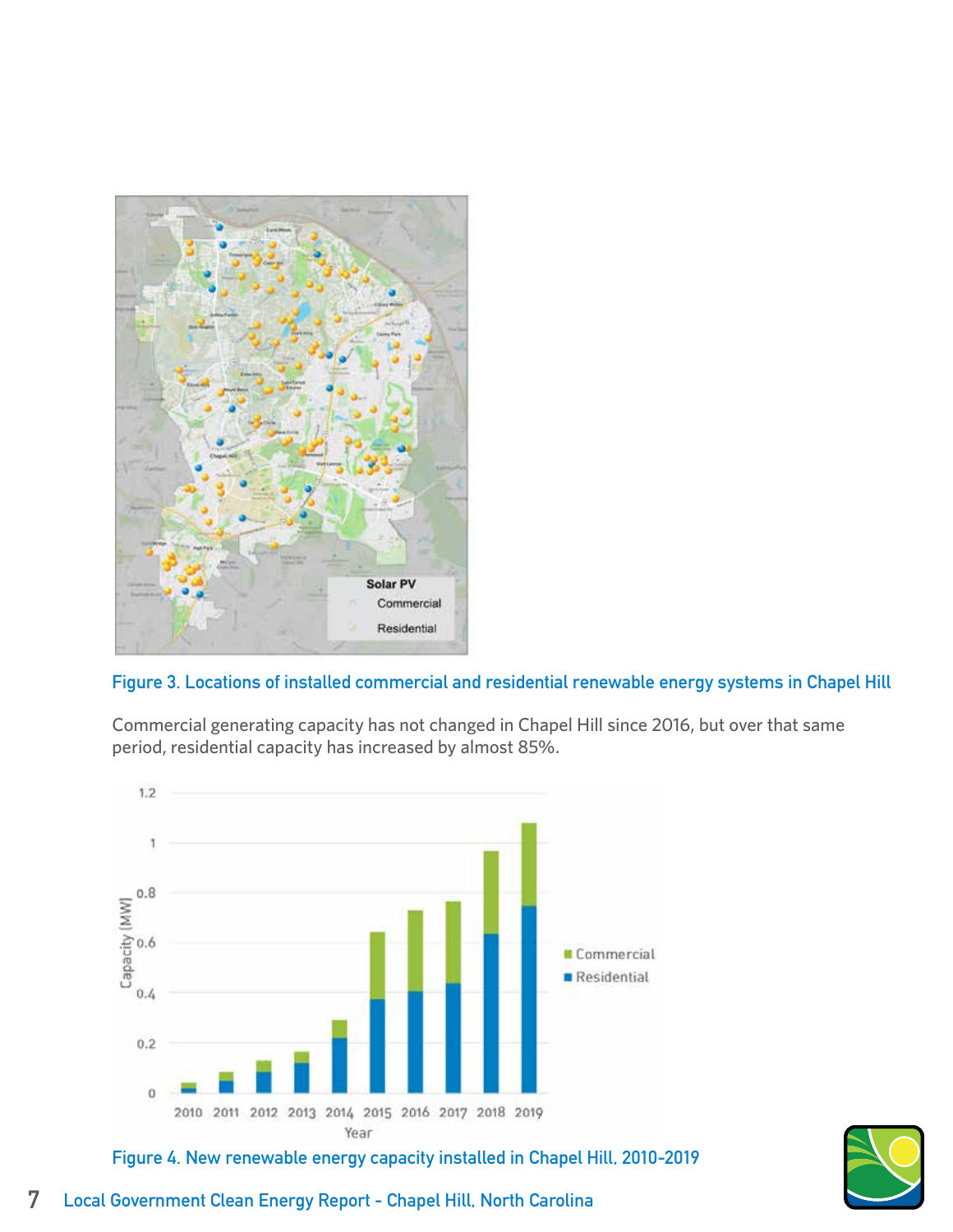### Commercial System Subcategories

Solar PV systems serve a variety of commercial customers in Chapel Hill, ranging from a fire station to a synagogue, as well as offices and retail locations.

| <b>SUBCATEGORY</b>        | # OF SYSTEMS | <b>CAPACITY (MW)</b> |
|---------------------------|--------------|----------------------|
| <b>APARTMENTS</b>         |              | 4.3                  |
| AUTOMOTIVE                |              | 4.8                  |
| EDUCATION                 | 4            | 26.4                 |
| <b>EMERGENCY RESPONSE</b> |              | 3.8                  |
| <b>HEALTHCARE</b>         |              | 5                    |
| OFFICE                    | 7            | 90.7                 |
| RELIGIOUS FACILITY        | 4            | 163.1                |
| RETAIL                    | 2            | 58.9                 |

**Table 2. Commercial renewable energy systems in Chapel Hill by subcategory**

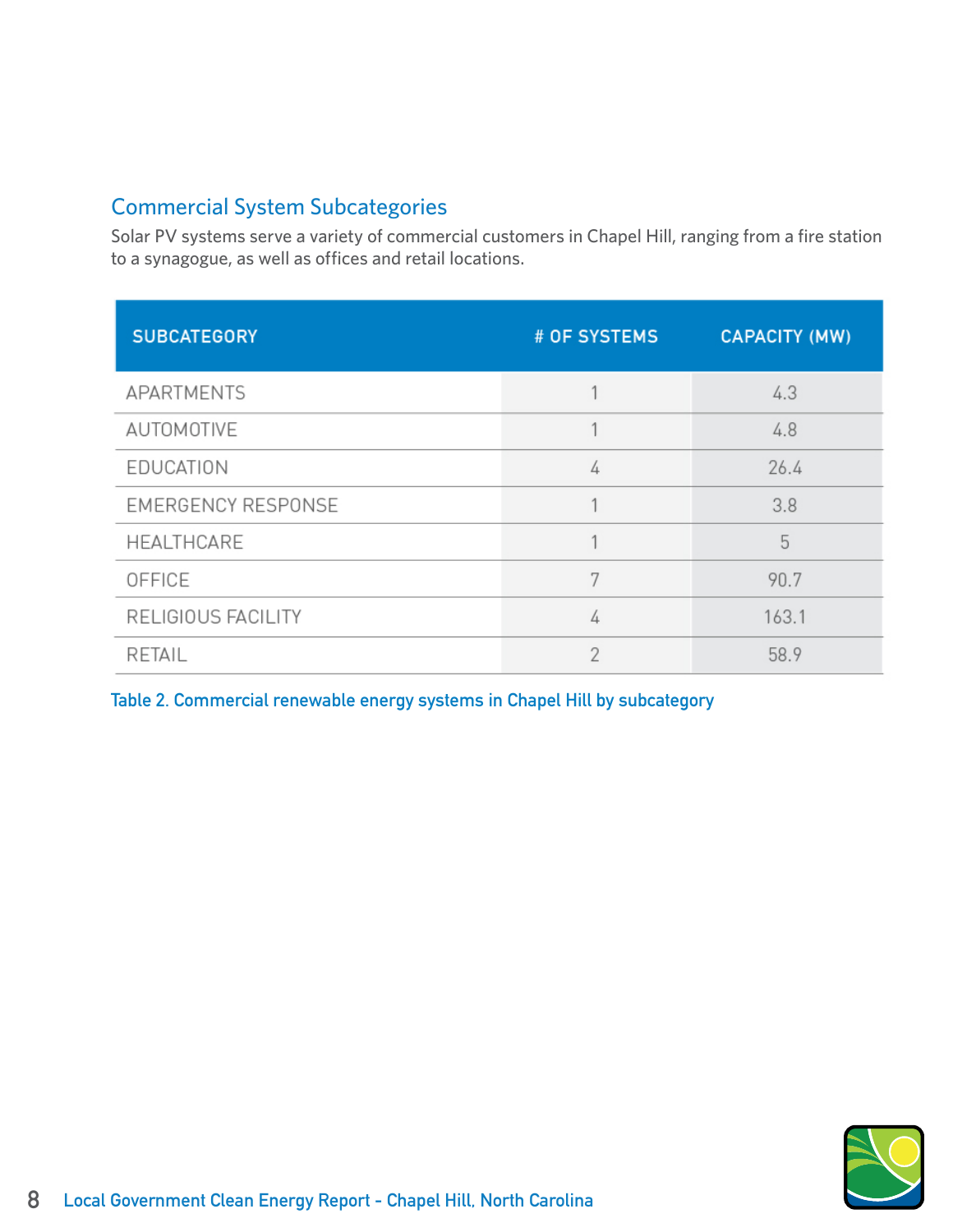# **Comparing Chapel Hill to Apex**

In addition to providing metrics for Chapel Hill's current amount of renewable energy systems and capacity, this report provides a point of comparison from another city in North Carolina of similar population size and/or in a county of similar economic tier.<sup>11,12</sup> For Chapel Hill, this point of comparison is Apex.

### Number of Systems

Chapel Hill leads Apex in both the number of residential and commercial solar PV systems and neither have a utility-scale system.

| <b>CITY</b> | <b>RESIDENTIAL</b> | <b>COMMERCIAL</b> | <b>TOTAL</b> |
|-------------|--------------------|-------------------|--------------|
| CHAPEL HILL | 130                | $2^{\circ}$       | 151          |
| <b>APFX</b> |                    |                   | 36           |

### **Table 3. Total number of renewable energy systems in Apex and Chapel Hill**

Chapel Hill has more systems than Apex and more of its systems are residential than Apex's too (86% vs. 81%).



**Figure 5. Total number of renewable energy systems in Apex and Chapel Hill**

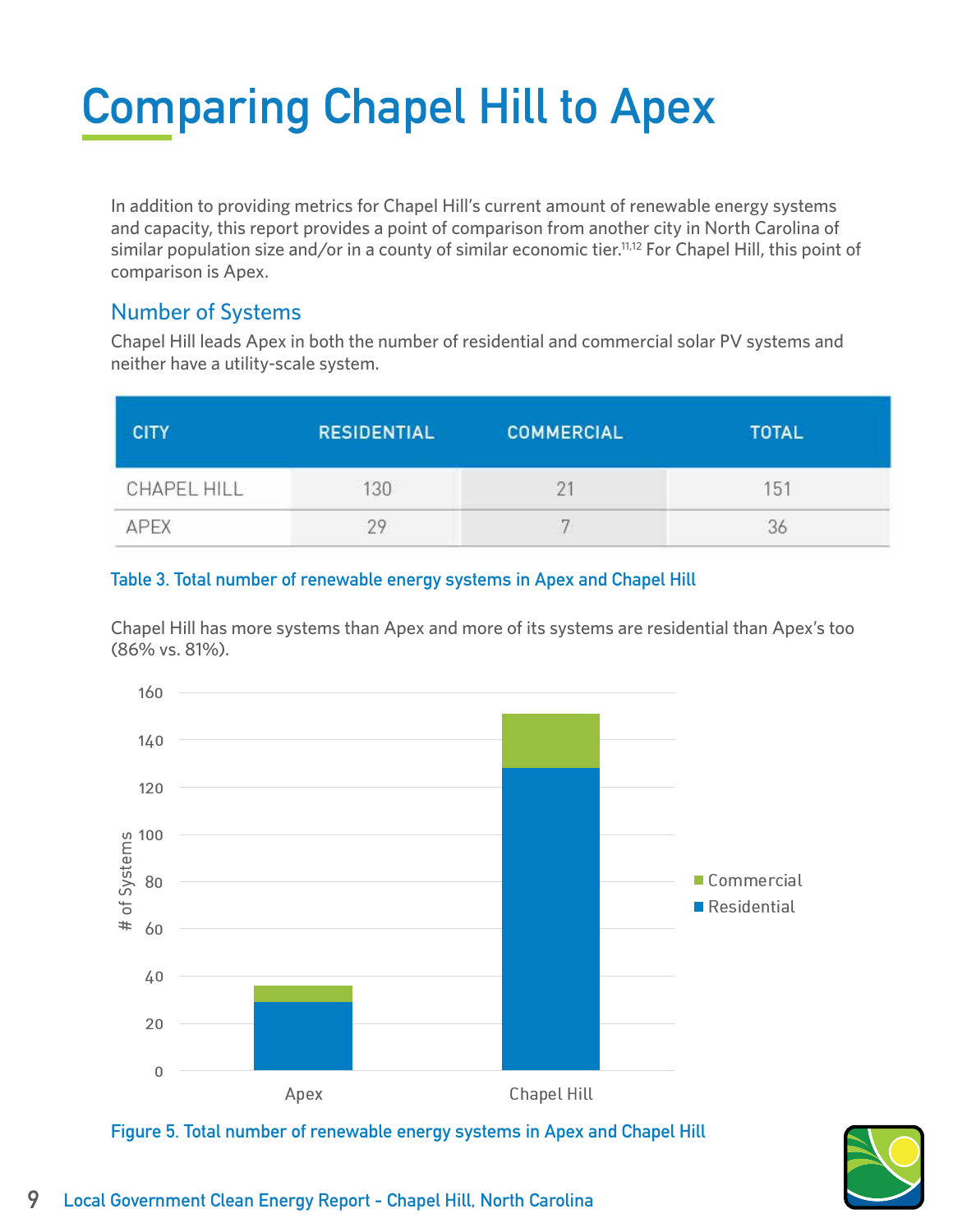

Chapel Hill has lead Apex in the number of renewable energy systems since 2010, but that lead has particularly increased since 2014.

**Figure 6. New renewable energy systems installed in Apex and Chapel Hill, 2010-2019**

### Generating Capacity

While Chapel Hill leads Apex in the generating capacity from residential systems, Apex leads Chapel Hill in the generating capacity from commercial systems. Nevertheless, Chapel Hill does lead Apex in total generating capacity.

| <b>CITY</b> |      | RESIDENTIAL (MW) COMMERCIAL (MW) | TOTAL (MW) |
|-------------|------|----------------------------------|------------|
| CHAPEL HILL | 0.79 | 0.36                             | 1.15       |
| АРЕХ        | 0.21 | 0.71                             | 0.92       |

**Table 4. Total renewable energy generating capacity in Apex and Chapel Hill**

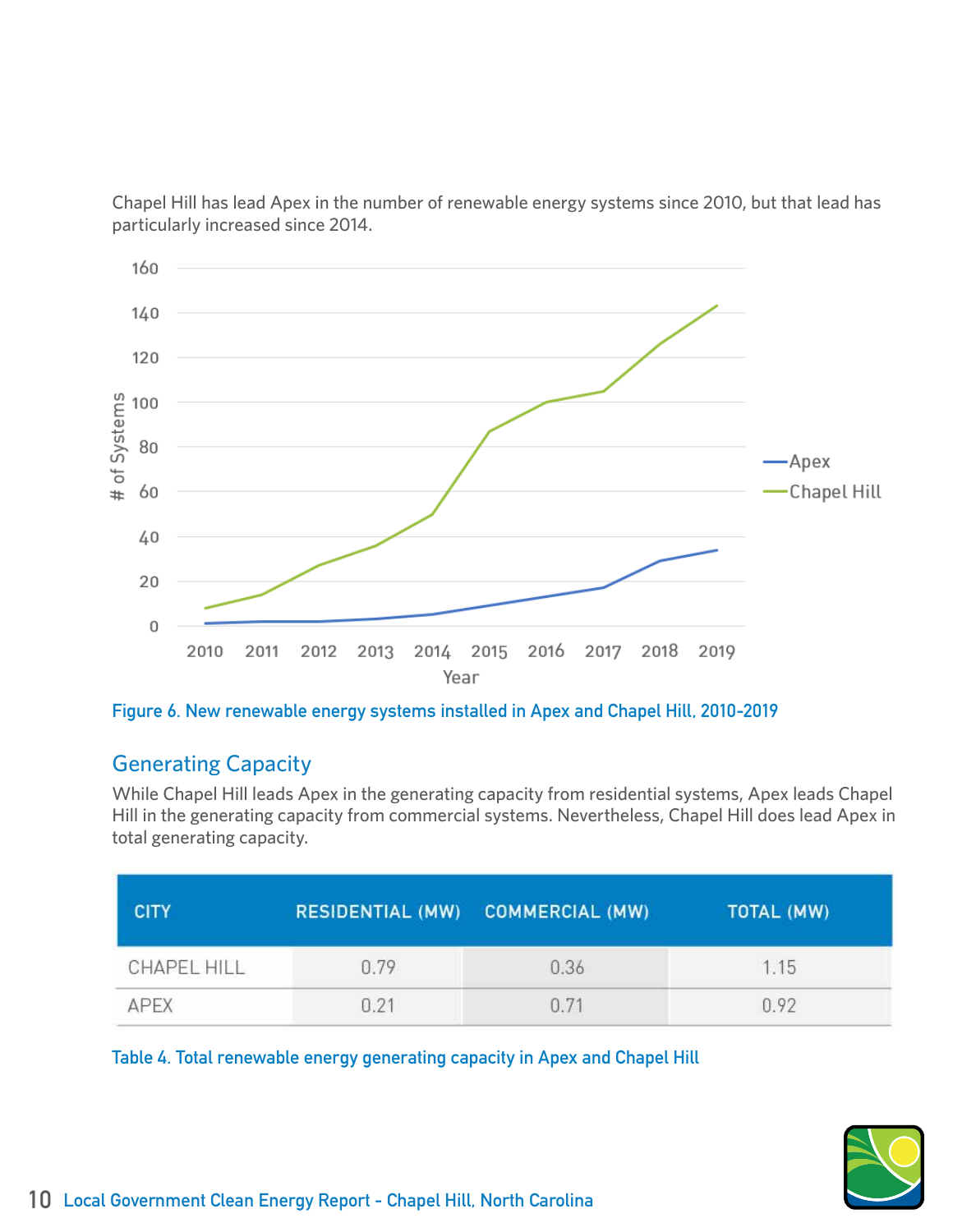About 69% of Chapel Hill's generating capacity is from residential solar PV systems, while 77% of Apex's generating capacity comes from commercial solar PV systems.



### **Figure 7. Total renewable energy generating capacity in Apex and Chapel Hill**

The only year that Apex led Chapel Hill in the amount of generating capacity is in 2015. Since then, however, Chapel Hill has had almost twice as much new generating capacity than Apex.

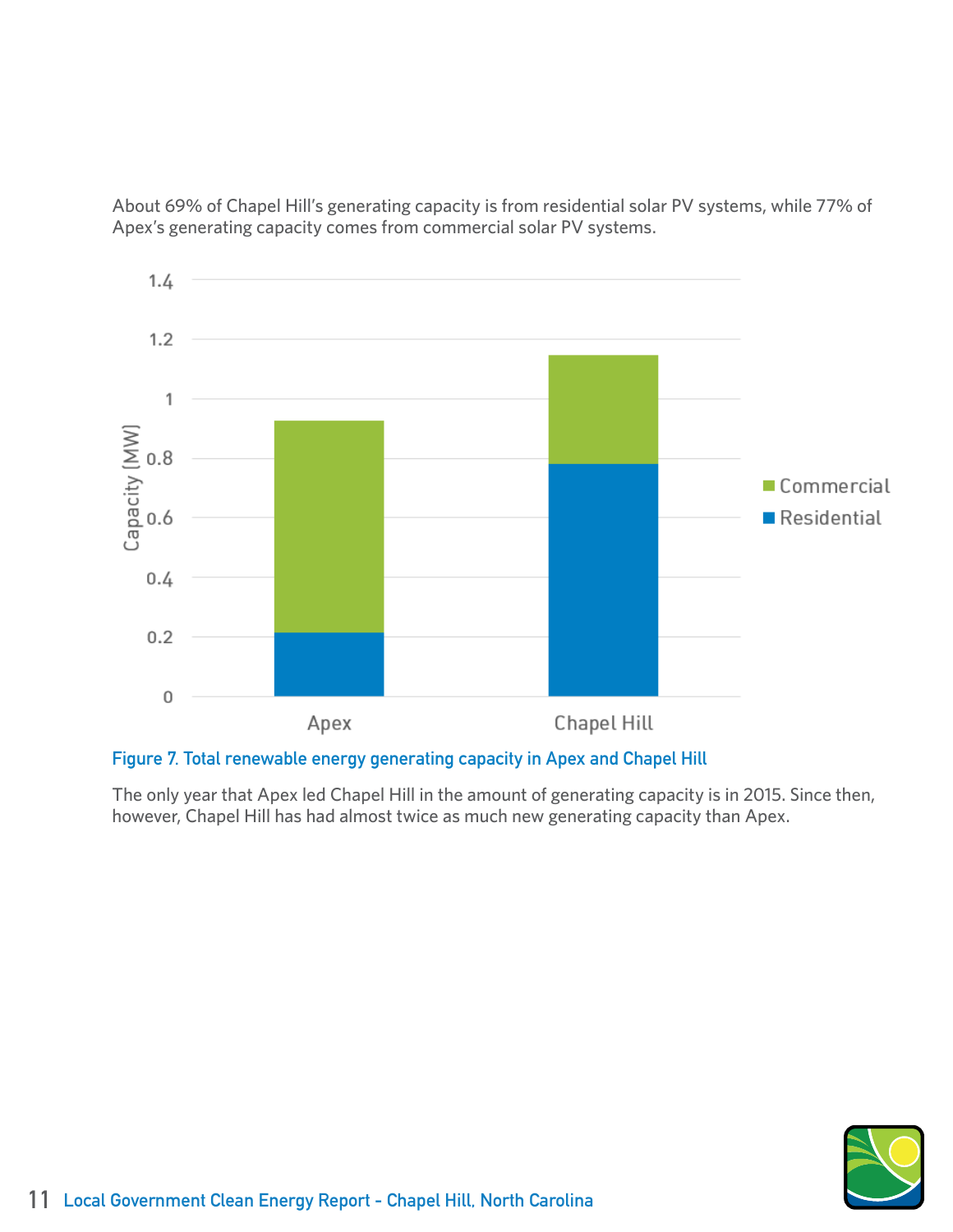



### Energy Efficient Buildings

### **Certified Energy Efficient Buildings**

Chapel Hill has more than 7 times as many certified energy efficient buildings as Apex.

| <b>CITY</b> | <b>ENERGY STAR</b> | LEED | <b>TOTAL (MW)</b> |
|-------------|--------------------|------|-------------------|
| <b>APEX</b> |                    |      |                   |
| CHAPEL HILL |                    |      |                   |

**Figure 8. New renewable energy generating capacity installed in Apex and Chapel Hill, 2010-2019**

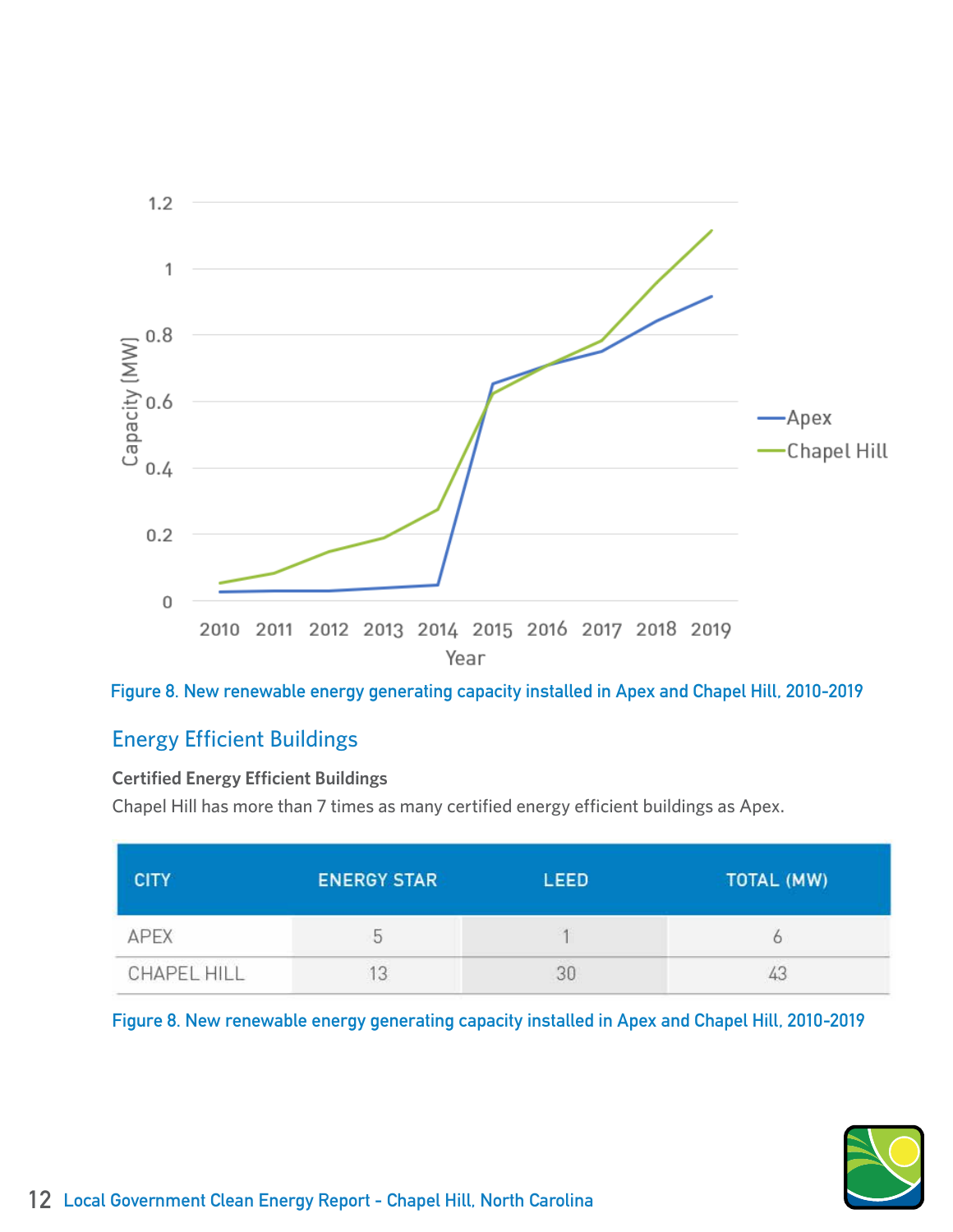While most of the certified energy efficient buildings in Apex (83%) are ENERGY STAR certified, most in Chapel Hill (70%) are LEED certified.



**Figure 9. Total number of certified energy efficient buildings in Apex and Chapel Hill**



**Figure 10. Locations of certified energy efficient buildings in Chapel Hill**

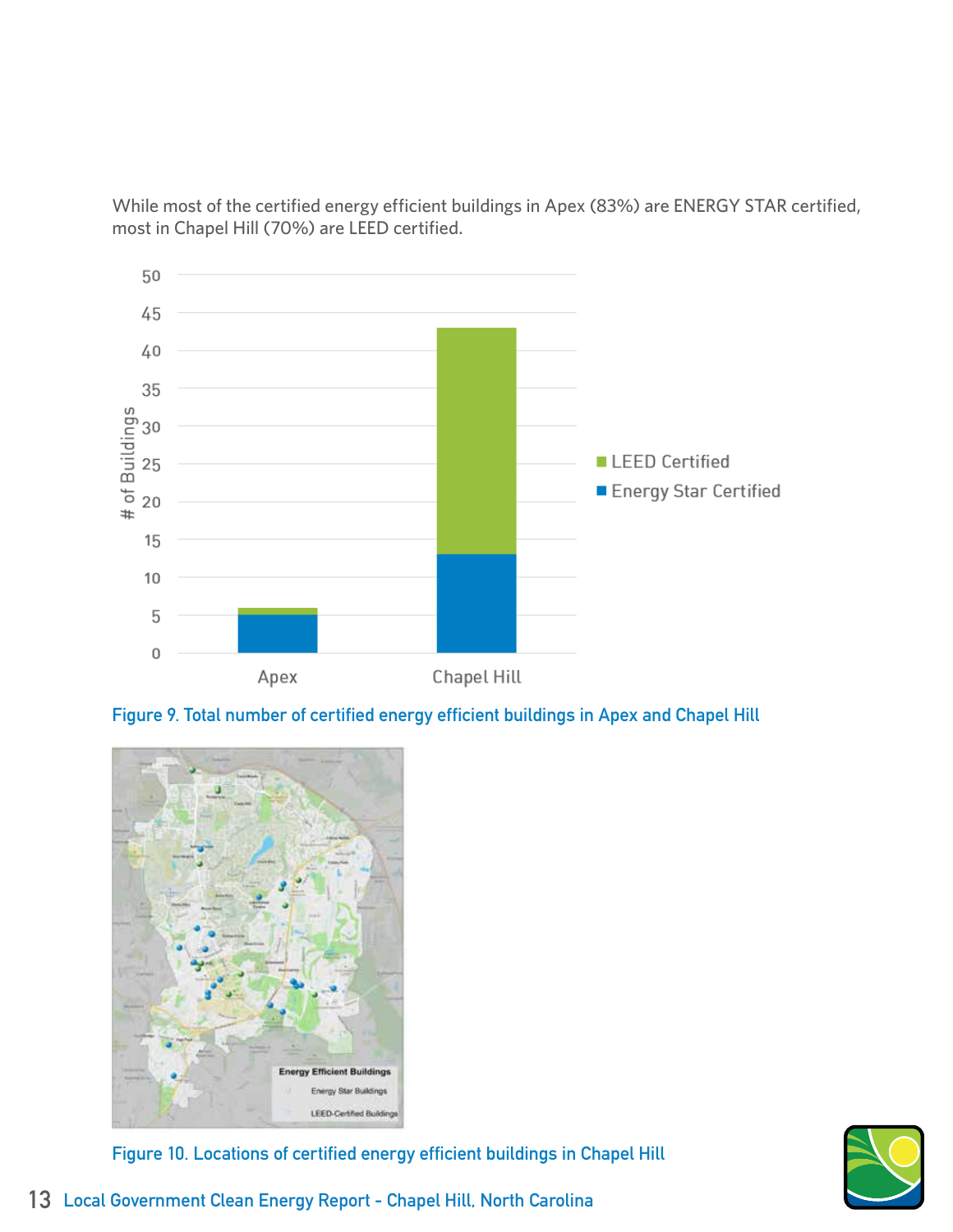### **Building Area in Certified Energy Efficient Buildings**

While Chapel Hill has over 7 times as many certified energy efficient buildings than Apex, it has over 8 times as much building area in those buildings.

| <b>CITY</b> | <b>ENERGY STAR (FT2)</b> | LEED $(FT2)$ | TOTAL (FT <sup>2</sup> ) |
|-------------|--------------------------|--------------|--------------------------|
| APEX        | 395,762                  | 4,261        | 400,023                  |
| CHAPEL HILL | 1,159,928                | 2,178,796    | 3,338,724                |

**Table 6. Building area in certified energy efficient buildings in Apex and Chapel Hill**

### Electric Vehicles

Wake County leads Orange county in each vehicle category and has almost 4.5 times as many total hybrids, plug-in hybrids, and EVs than Orange county.

| <b>COUNTY</b> | <b>HYBRID</b> | <b>PLUG-IN HYBRID</b> | <b>ELECTRIC</b> | <b>TOTAL</b> |
|---------------|---------------|-----------------------|-----------------|--------------|
| ORANGE        | 5,683         | 416                   | 816             | 6,915        |
| WAKE          | 24,409        | 1,839                 | 4,337           | 30,585       |

### **Table 7. Electric and hybrid vehicles registered in Orange and Wake Counties**

There are more hybrids than EVs and plug-in hybrids in both Orange and Wake Counties.

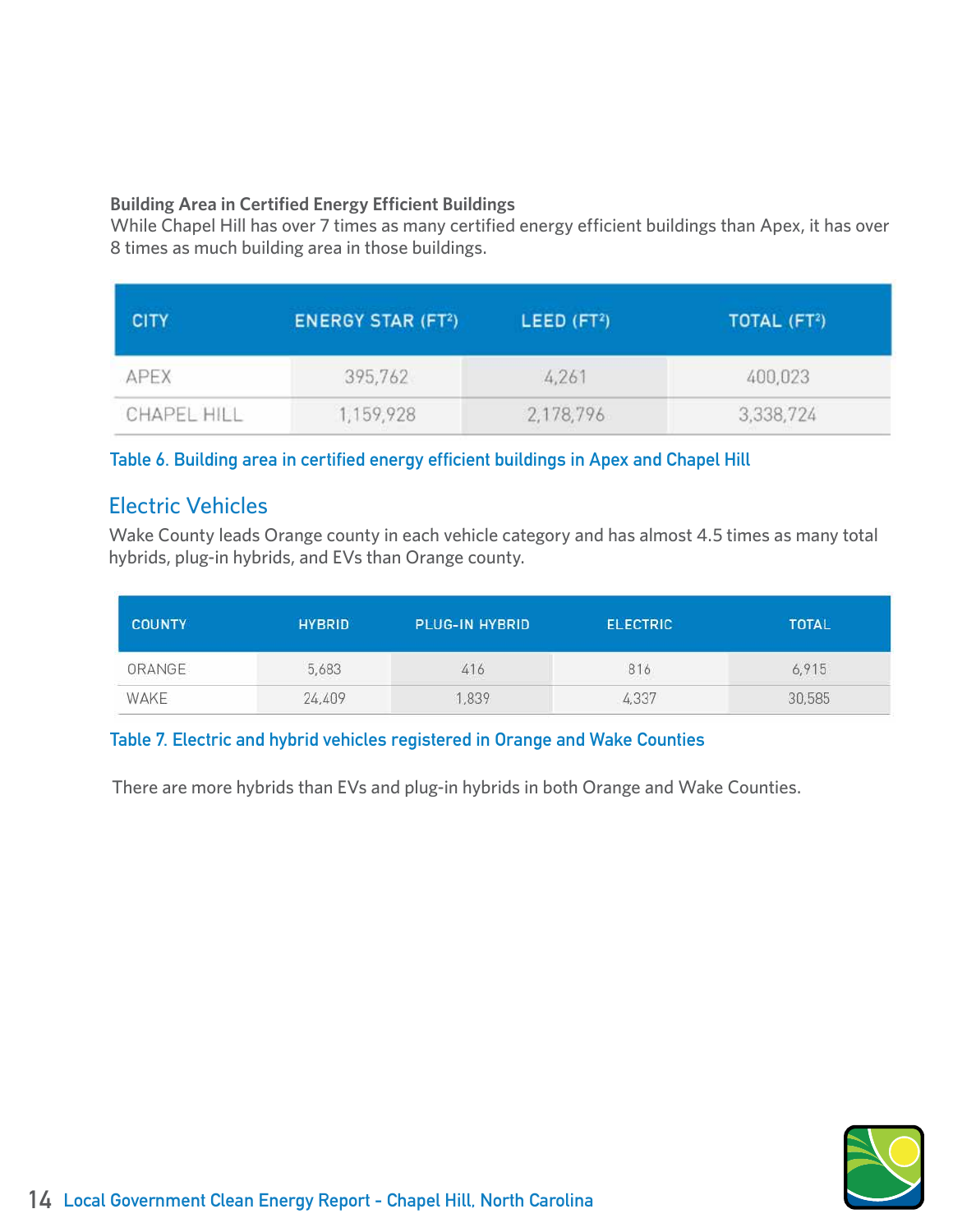

**Figure 11. Number of EVs and Hybrids in Orange and Wake Counties**

Wake County has over 960,000 more people than Orange County does, so when the total number of hybrids, plug-in hybrids, and EVs are calculated per 1,000 people, Orange County leads Wake County.13

| <b>COUNTY</b> | TOTAL EVS, HYBRIDS,<br><b>AND PLUG-IN HYBRIDS</b> | <b>POPULATION</b> | <b>VEHICLES PER</b><br>1,000 PEOPLE |
|---------------|---------------------------------------------------|-------------------|-------------------------------------|
| <b>ORANGE</b> | 6.915                                             | 148.476           | 46.6                                |
| WAKE          | 30,585                                            | 1, 111, 761       | 27.5                                |

### **Table 8. EVs, hybrids, and plug-in hybrids per 1,000 people in Orange and Wake Counties.**

### Electric Vehicle Charging Stations

Chapel Hill has 8 times as many EV charging stations as Apex.

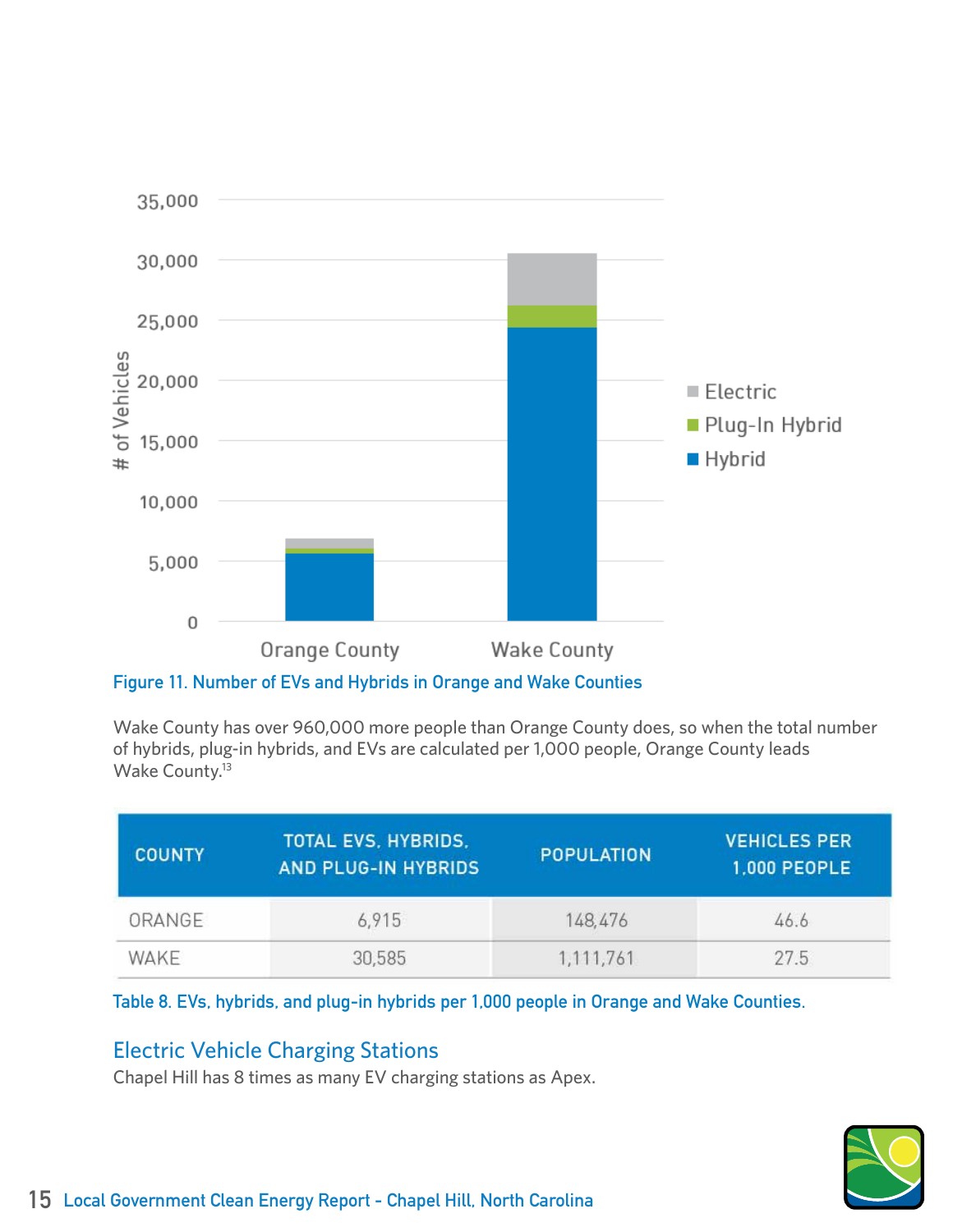| <b>CITY</b> | <b>LOCAL GOVERNMENT</b> | <b>PRIVATE</b> | <b>TOTAL</b> |
|-------------|-------------------------|----------------|--------------|
| <b>APEX</b> |                         |                |              |
| CHAPEL HILL |                         |                |              |

### **Table 9. Number of electric vehicle charging stations in Apex and Chapel Hill by owner type**



**Figure 12. Locations of EV charging stations in Chapel Hill**

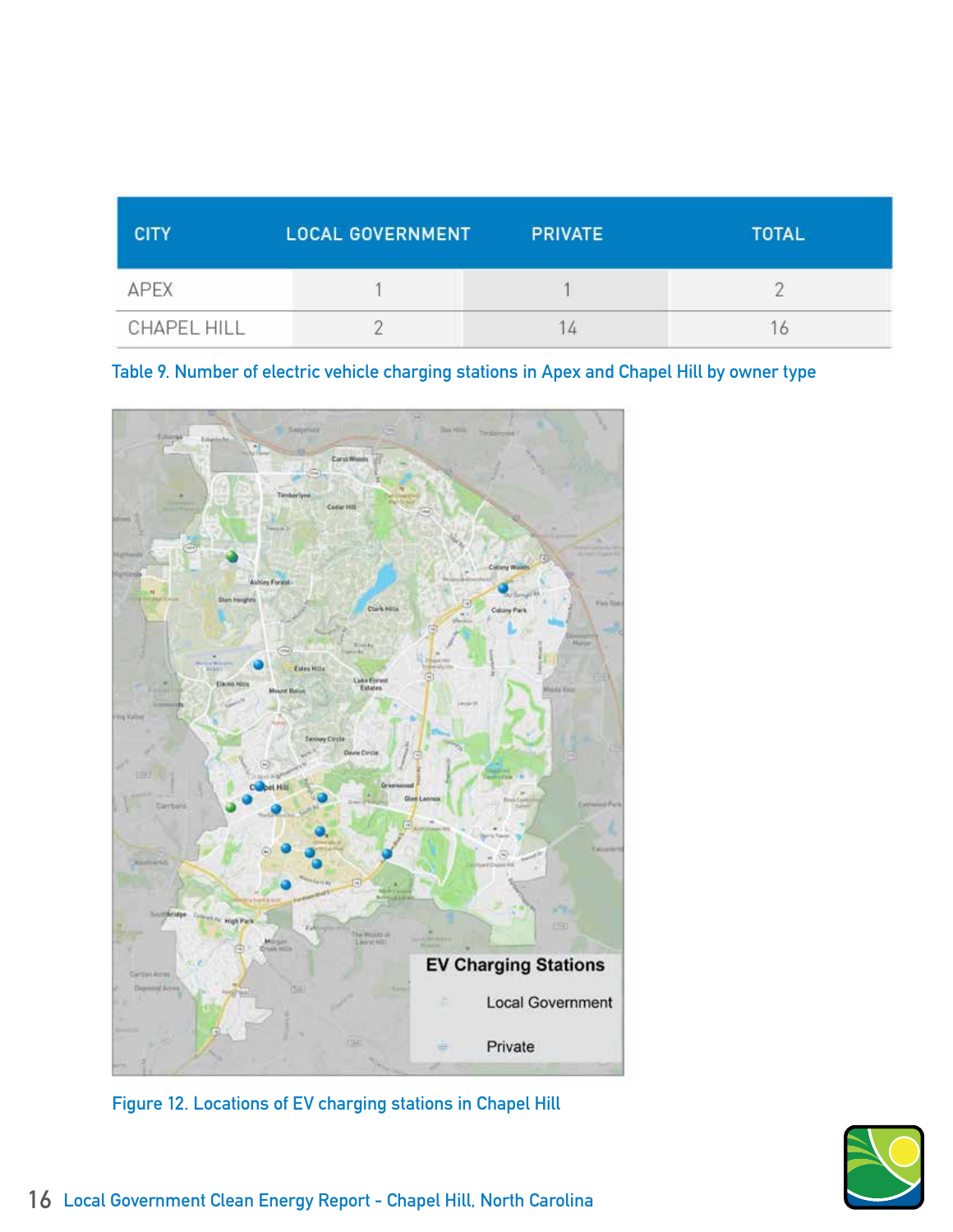There are only two EV charging stations in Apex, and one is owned privately while the other owned by the local government. In Chapel Hill, most of the stations (88%) are privately owned.





### EV Charging Station Outlets

At any one EV charging station, there may be more than one outlet that can be used. Chapel Hill also leads Apex in the number of outlets too, with 7 times as many outlets as Apex.

| <b>CITY</b> | LEVEL 1 | LEVEL 2 | <b>DC FAST</b> | <b>TOTAL</b> |
|-------------|---------|---------|----------------|--------------|
| APEX        |         | h       |                |              |
| CHAPEL HILL |         |         |                | 4            |

### **Table 10. Number of outlets at EV charging stations in Apex and Chapel Hill by level**

Most of the outlets in both Apex (83%) and Chapel Hill (98%) are level 2.

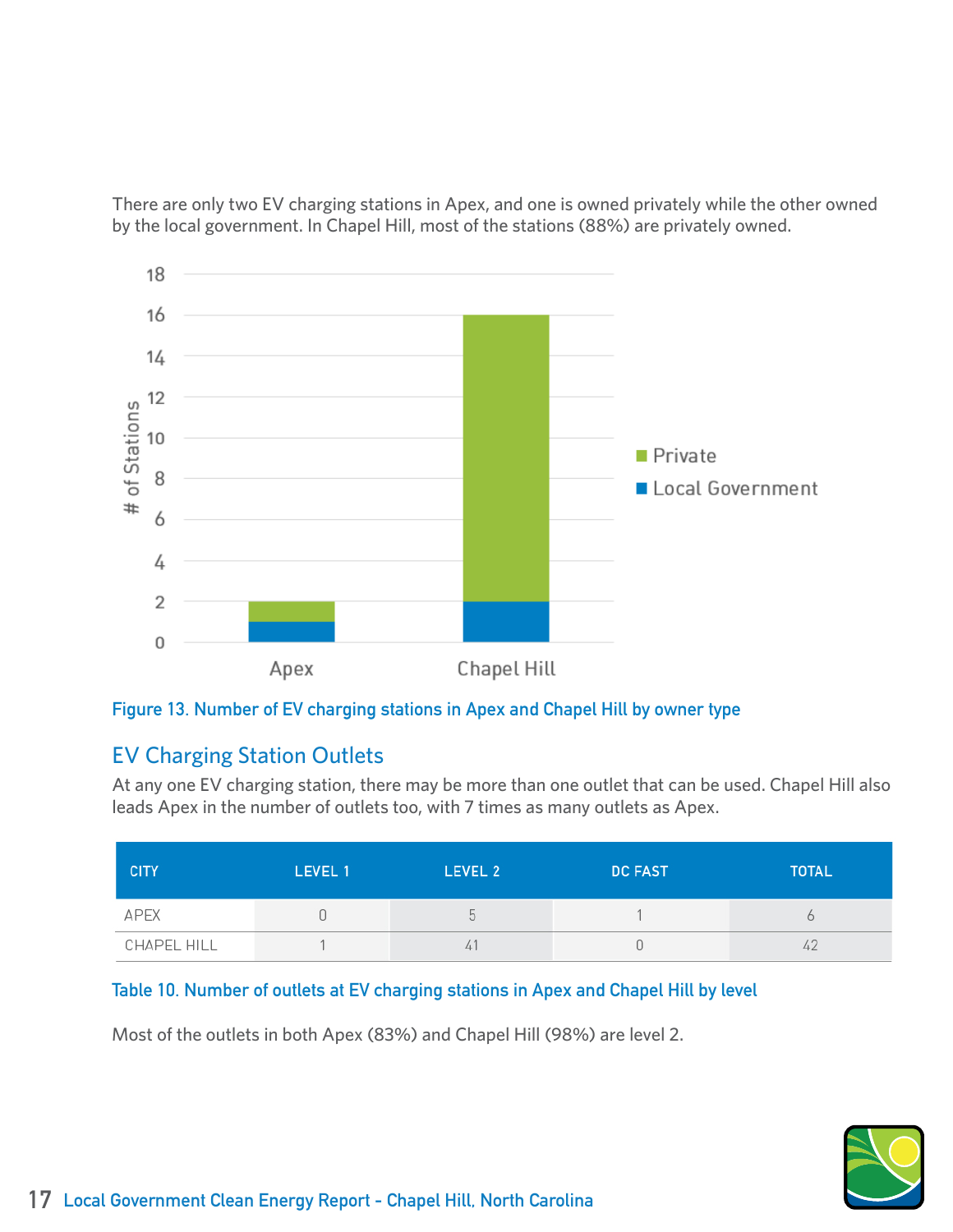

**Figure 14. Number of EV charging outlets in Apex and Chapel Hill by level**